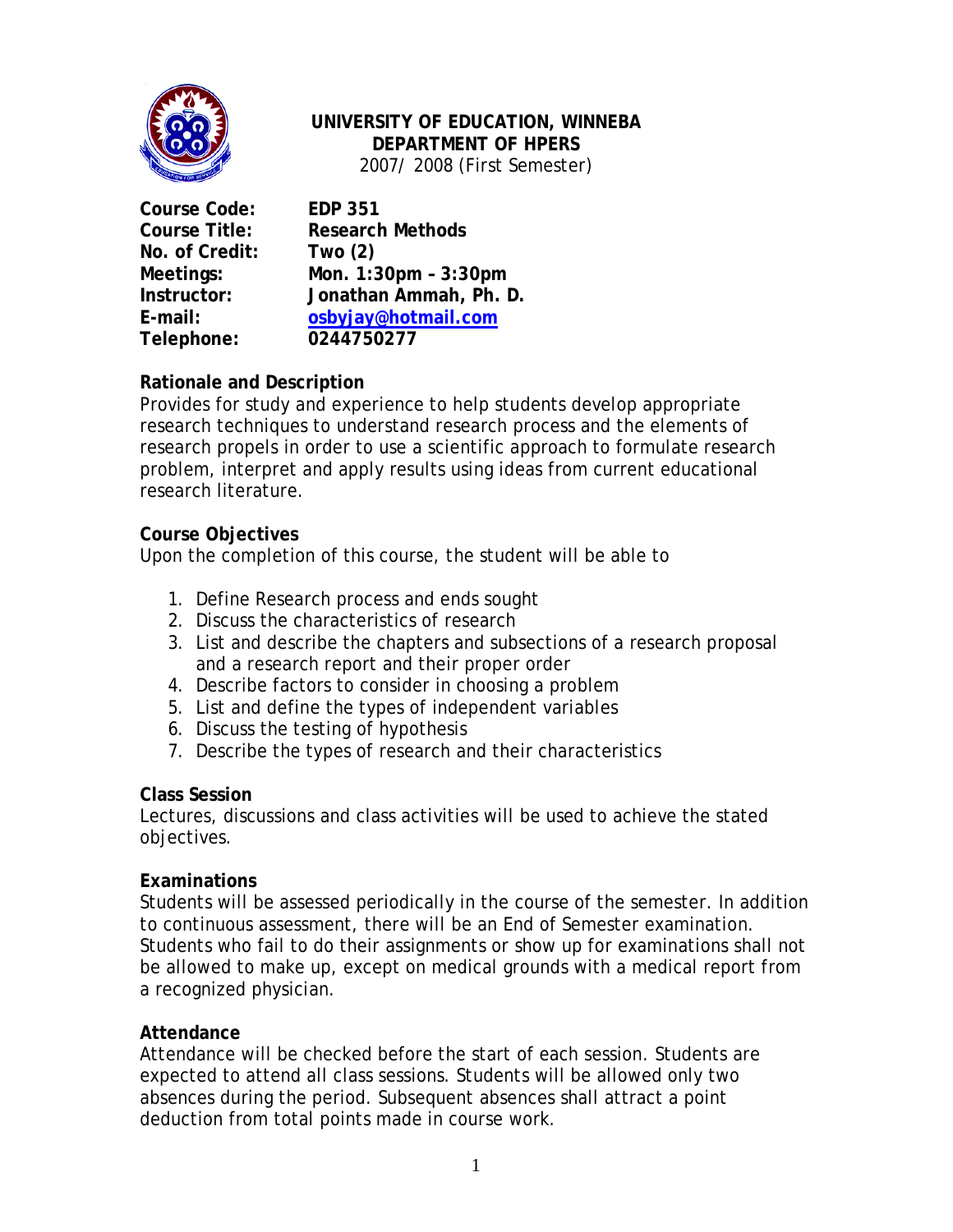### **Tardiness**

Lateness to lectures will not be tolerated. Students who are late twice for lectures will be counted as absent once.

### **Evaluation Procedures**

| Continuous Assessment (Quizzes, Presentation, Assignments etc) 40% |  |  |
|--------------------------------------------------------------------|--|--|
|                                                                    |  |  |

### **Grading**

| А  |     | 80 - 100   |
|----|-----|------------|
| B+ | $=$ | 79 - 75    |
| B  | =   | 74 - 70    |
| C+ | $=$ | $69 - 65$  |
| C. | $=$ | $64 - 60$  |
| D+ | $=$ | $59 - 55$  |
| D  | $=$ | 54 - 50    |
| F  | =   | 49 - Below |
|    |     |            |

### **Academic Dishonesty**

Academic dishonesty will not be allowed. Any form of academic misconduct (cheating etc) will not be tolerated. All cases of confirmed or suspected academic dishonesty will be referred to the Academic Board.

#### **Units**

# **1. Introduction to Research**

- What is research?
- Purpose of research
- Characteristics of research

#### **2. Types of research**

# **Classification according to purpose**

- Basic and Applied Research
- Action Research
- Evaluation

# **Classification according to Methods**

- Historical
- Descriptive Research
- Correlational Research
- Causal-comparative Research
- Experimental Research

#### **3. Approaches to Research**

Qualitative and Quantitative

#### **4. Identifying the research problem**

- Problem identification
- Factors to consider in choosing a research problem
- Characteristics of a research problem